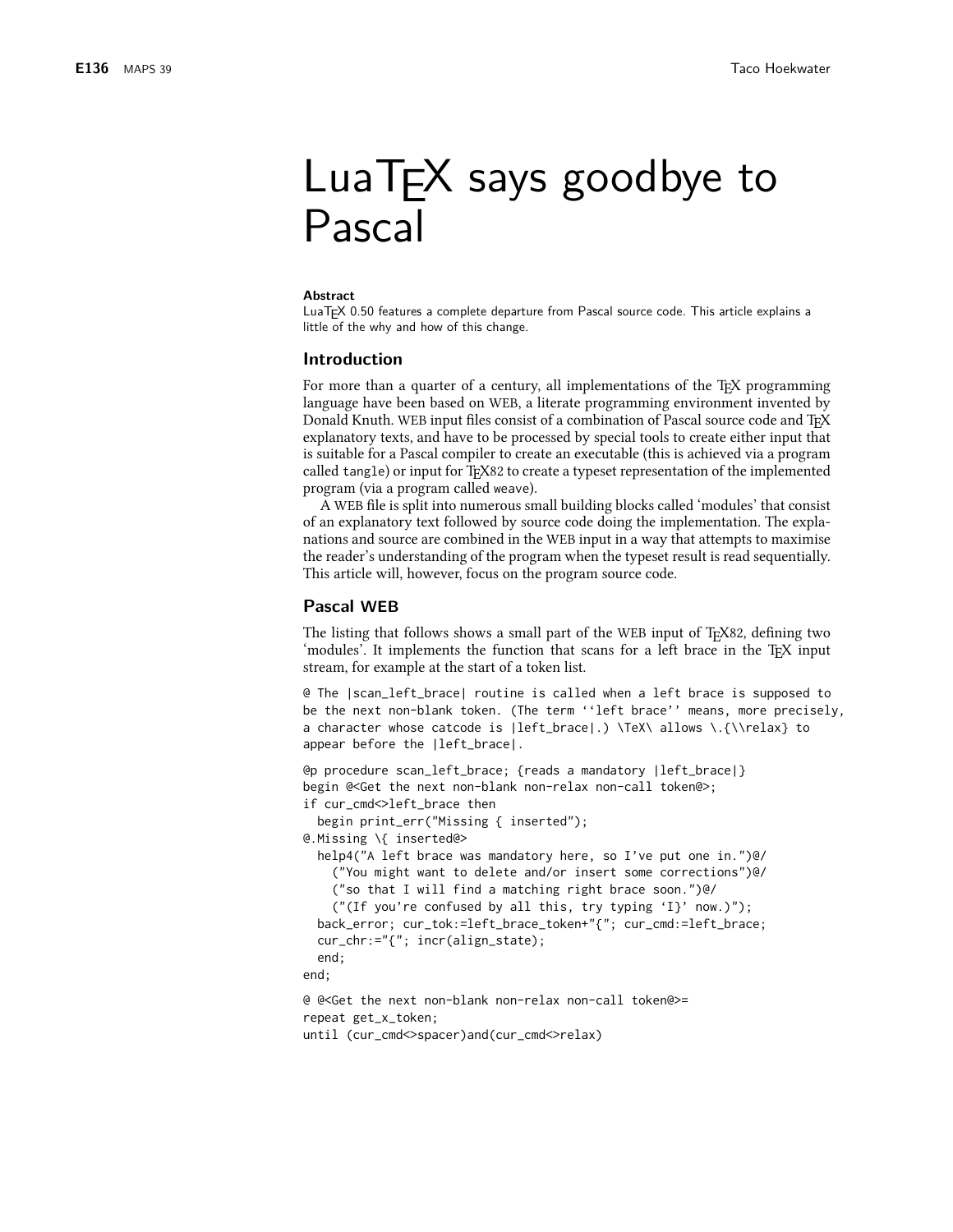It would take too much space here to explain everything about the WEB programming, but it is necessary to explain a few things. Any @ sign followed by a single character introduces a WEB command that is interpreted by tangle, weave or both. The commands used in the listing are:

- This indicates the start of a new module, and the explanatory text that follows <sub>@</sub> uses special TFX macros but is otherwise standard TFX input (this command is followed by a space).
- This command starts the Pascal implementation code that will be transformed @p into the compiler input.
- @< When this command is seen after a @p has already been seen, the text up to the following  $\φ$  is a reference to a named module that is to be inserted in the compiler output at this spot. If a @ has not been seen yet, then instead it defines or extends that named module.
- $\alpha$ This defines an index entry up to the following  $\φ$ , used by weave and filtered out by tangle.
- $\alpha$ This is a command to control the line breaks in the typeset result generated by weave.

If you are familiar with Pascal, the code above may look a bit odd to you. The main reason for that apparent weirdness of the Pascal code is that the WEB system has a macro processor built in. The symbol help4 is actually one of those macros, and it handles the four sets of parenthesized strings that follow. In expanded form, its output would look like this:

begin

```
help_ptr:=4;help_line[3]:="A left brace was mandatory here, so I've put one in.";
 help_line[2]:="You might want to delete and/or insert some corrections";
 help_line[1]:="so that I will find a matching right brace soon.";
 help_line[0]:="(If you're confused by all this, try typing 'I}' now.)";
end
```
The symbol print\_err is another macro, and it expand into this:

```
begin if interaction=error_stop_mode then wake_up_terminal;
  print_nl("! ");    print("Missing { inserted");
  end
```
# Tangle output

Now let's have a look at the generated Pascal.

```
{:381}{403:}procedure scanleftbrace;begin{404:}repeat getxtoken;
until(curcmd<>>10) and(curcmd\leq0){:404};
if curcmd<>1 then begin begin if interaction=3 then;
if filelineerrorstylep then printfileline else printnl(262); print(671);
end; begin helpptr:=4; helpline[3]:=672; helpline[2]:=673; helpline[1]:=674;
helpline[0]:=675;end;backerror;curtok:=379;curcmd:=1;curchr:=123;
incr(alignstate);end;end;{:403}{405:}procedure scanoptionalequals;
```
That looks even weirder! Don't panic. Let go through the changes one by one.

- $\Box$  First, tangle does not care about indentation. The result is supposedly only read by the Pascal compiler, so everything is glued together.
- $\Box$  Second, tangle has added Pascal comments before and after each module that give the sequence number of that module in the WEB source: those are 403 and 404.
- □ Third, tangle removes the underscores from identifiers, so scan\_left\_brace became scanleftbrace etcetera.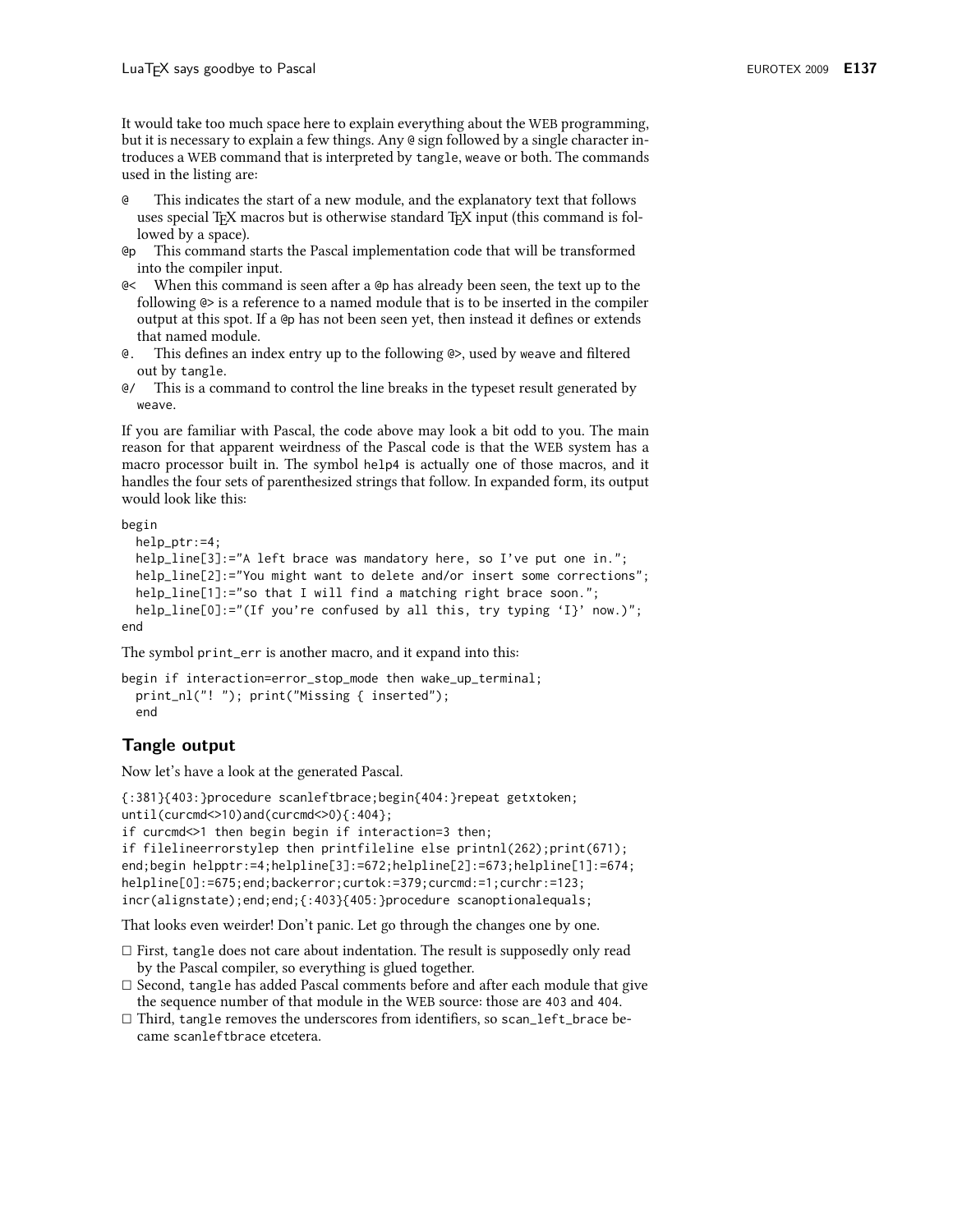- $\Box$  Fourth, many of the identifiers you thought were present in the WEB source are really macros that expand to constant numbers, which explains the disappearance of left\_brace, spacer, relax, left\_brace\_token, and error\_stop\_mode.
- $\Box$  Fifth, macro expansion has removed print\_err, help4 and wake\_up\_terminal (which expands to nothing).
- $\Box$  Sixth, WEB does not make use of Pascal strings. Instead, the strings are collected by tangle and output to a separate file that is read by the generated executable at runtime and then stored in a variable that can be indexed as an array. This explains the disappearance of all the program text surrounded by ".
- $\Box$  Seventh, addition of two constants is optimized away in some cases. Since single character strings in the input have a fixed string index (its ASCII value), left\_brace\_token+"{" becomes 379 instead of 256+123.

# Web2c

Assuming you have generated the Pascal code above via tangle, you now run into a small practical problem: the limited form of Pascal that is used by the WEB program is not actually understood by any of the current Pascal compilers and has not for a quite some time. The build process of modern TFX distributions therefore make use of a different program called web2c that converts the tangle output into C code.

The result of running web2c on the above snippet is in the next listing.

```
void scanleftbrace (void)
€
  do \{getxtoken () ;
  } while ( ! ( ( curcmd != 10 ) && ( curcmd != 0 ) ) ) ;
  if ( curcmd != 1 )
  €
    \{if ( interaction == 3 )
      printnl (262);
      print ( 671 ) ;
    \mathcal{E}\{helpptr = 4;
      helpline \begin{bmatrix} 3 \end{bmatrix} = 672;
      helpline [2] = 673;helpline [1] = 674;helpline [0] = 675;₹
    backerror ();
    curtok = 379;
    curcmd = 1;
    curchr = 123;
    incr (alignstate);
  }
\mathcal{E}
```
This output is easier to read for us humans because of the added indentation and the addition of parentheses after procedure calls, but does not significantly alter the code.

Actually, some more tools are used by the build process of modern T<sub>F</sub>X distributions, for example there is a small program that splits the enormous source file into a few smaller C source files, and another program converts Pascal write procedure calls to C printf function calls.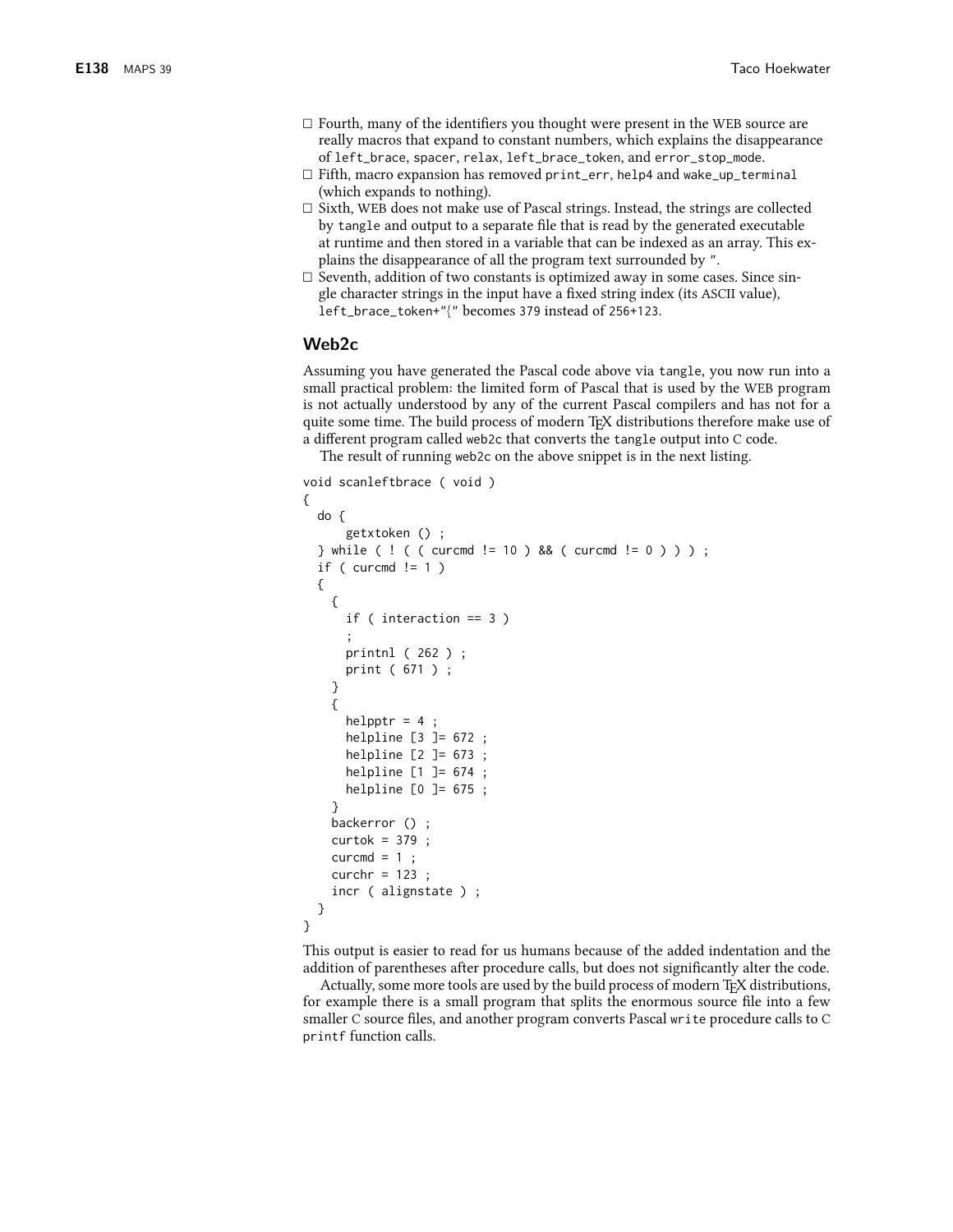## **Issues with WEB development**

Looking at the previous paragraphs, there are number of issues when using WEB for continuous development.

- $\Box$  Compiling WEB source, especially on a modern platform without a suitable Pascal compiler, is a fairly complicated and lengthy process requiring a list of dedicated tools that have to be run in the correct order.
- $\Box$  Literate programming environments like WEB never really caught on, so it is hard to find programmers that are familiar with the concepts, and there are nearly no editors that support its use with the editor features that modern programmers have come to depend on, like syntax highlighting.
- $\Box$  Only a subset of an old form of Pascal is used in the Knuthian sources, and as this subset is about the extent of Pascal that is understood by the web2c program, that is all that can be used.

This makes interfacing with external programming libraries hard, often requiring extra C source files just to glue the bits together.

- $\Box$  <br> The ubiquitous use of WEB macros makes the external interface even harder, as these macros do not survive into the generated C source.
- $\Box$  Quite a lot of useful debugging information is irretrievably lost in the tangle stage. Of course, T<sub>F</sub>X82 is so bug-free that this hardly matters, but when one is writing new extensions to TFX, as is the case in LuaTFX, this quickly becomes problematic.
- $\Box$  Finally, to many current programmers WEB source simply feels over-documented and even more important is that the general impression is that of a finished book: sometimes it seems like WEB actively discourages development. This is a subjective point, but nevertheless a quite important one.

# **Our solution**

In the winter of 2008–2009, we invested a lot of time in hand-converting the entire LuaT<sub>F</sub>X code base into a set of C source files that are much closer to current programming practices. The big WEB file has been split into about five dozen pairs of C source files and include headers.

During conversion, quite a bit of effort went into making the source behave more like a good C program should: most of the WEB macros with arguments have been converted into C #defines, most of the numerical WEB macros are now C enumerations, and many of the WEB global variables are now function arguments or static variables. Nevertheless, this part of the conversion process is nowhere near complete yet.

The new implementation of scan\_left\_brace in LuaTFX looks like this:

```
/*
```

```
The |scan_left_brace| routine is called when a left brace is supposed
to be the next non-blank token. (The term "left brace" means, more
precisely, a character whose catcode is |left_brace|.) \TeX\ allows
\.{\\relax} to appear before the |left_brace|.
\star/
```

```
void scan_left_brace(void)
                                  /* reads a mandatory |left_brace| */
\left\{ \right./* Get the next non-blank non-relax non-call token */
    do \{get_x_token();
    } while ((cur\_cmd == spacer\_cmd) || (cur\_cmd == relax\_cmd));if (cur_cmd != left\_brace\_cmd) {
        print_err("Missing { inserted");
```